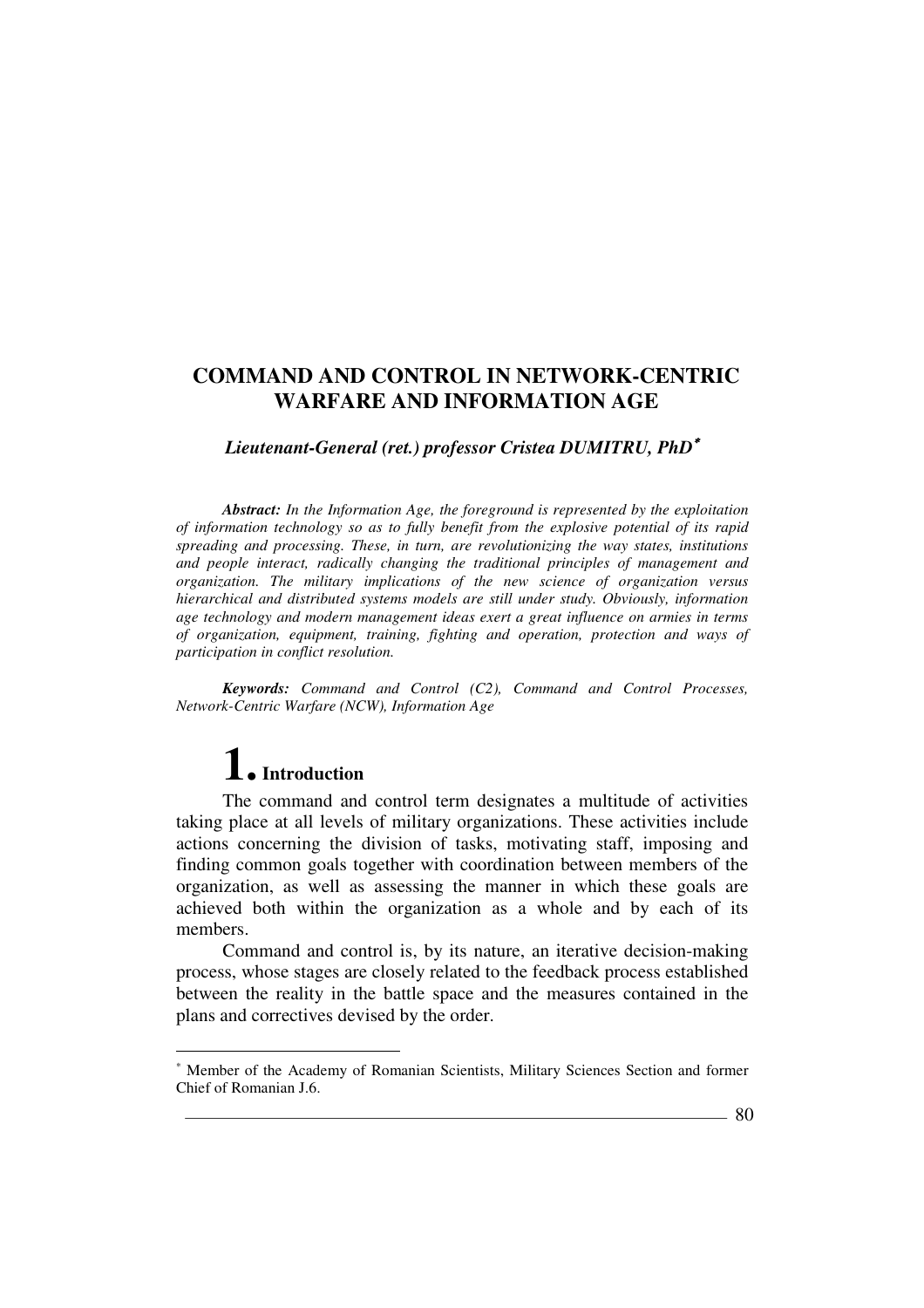Changes generated in the field by the Information Age have brought some amendments in the approach to this line, amendments that imply a series of opportunities and some challenges that will be described hereinafter.

Military operations are or should be designed to meet a goal or solve a problem. The appropriate way to formulate problems often includes, according to the art of war, the need to recognize and distinguish between tactical and strategic level and to implement specific problems resulting in a broad perspective.

Even developing a campaign battle finally appears as a long set of issues interrelated to each other.

The current approach to developing such a plan of campaign is mainly based on understanding the set of relations established between the events of reality that have as main feature a particular need for development. Thus, the plan could be decomposed into a series of steps, each of which being constructed and resulting in a linear way from the previous ones. Our capability to conduct something as complex as a military campaign depends on the ability to separate events in time and space. From the organizational point of view, three levels are foreseen: strategic, operational and tactical. In terms of geographic scale, we operate with theaters or sectors and from the functional perspective, specific purposes may be actions, operations or maneuvers correlated in a sequential manner. This way battle space is segmented so that we can deal with small and isolated problems and leading to a better understanding of the complexity of assembly.

However, the nature of the information in the Information Age makes actions increasingly difficult because of such a reductive approach. Current technology has continuously compressed time and space, and political realities wiped clear separations between the strategic, operational and tactical levels. In all projections suggested there is a great deal of chaos and uncertainty. We are increasingly facing the situation to conduct greater actions, with higher speed and in the shortest possible time. At the same time, there is also the need to integrate within planning of own actions a multitude of information from a large variety of sensors available in such a manner that it provides an overall picture of the battle space and adapt our optimal response.

All these challenges to command and control will require changes of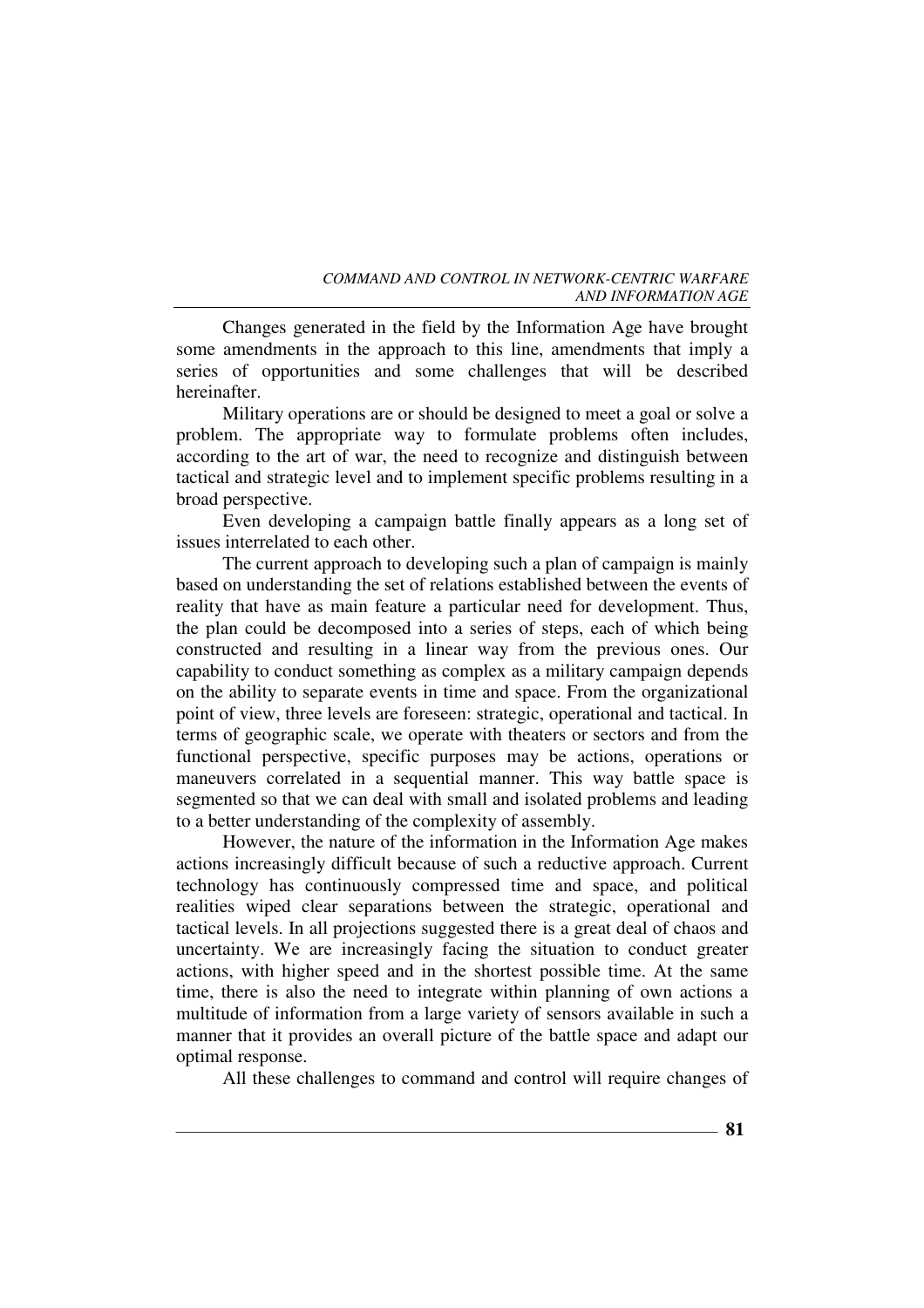the doctrine of use of forces consistent with the concept of Network-Centric Warfare.

On the other hand, in the view of NATO forces, war is characterized by the existence of the phenomenon of *fog and friction*. This concept refers to the uncertainty relative to what is really happening in the battle space and the difficulty to translate the intentions of the commanders into combat actions, as they were designed. Impediments in question are closely linked to the lack of awareness of the continuous reality in the field and the inability to build an overview due to incomplete and disparate information. These shortcomings are exacerbated by the existence in the battle space of a large number of organizations that may have some helpful information, but whose coordination is extremely difficult. Last but not least, the reduced range of sensors currently available and their inability to distinguish between the allied and enemy forces affect the ability to obtain a complete picture of the battle space.

The main requirements of command and control must lead to the completing of the following needs:

1.Avoiding major mistakes

2.Avoiding attacks on allied forces

3.Cohesion of goals and action

4.Maximizing the efficiency of use of forces

5.Achieving economy of forces

So far, these objectives were achieved through meticulous planning of each stage, by merging a large number of forces, including the use of reserves, through a rigid doctrine and restricting the flow of information to the highest levels of command based on overvaluation of the principle of unique command. In the information age, we will have to rethink these concepts and practices due to a reality that has completed its course.

The objectives of military missions have experienced obvious changes; some viable options in the past have disappeared making way for a number of alternatives that have changed the nature of the actors. There are changes in the way of decision-making, allocation of responsibilities within the organization, development and assessment of options and choosing the most favorable resolution. New implications appeared in terms of system architecture and training the own staff by creating an environment able to move from unique command to a participative management of the actions,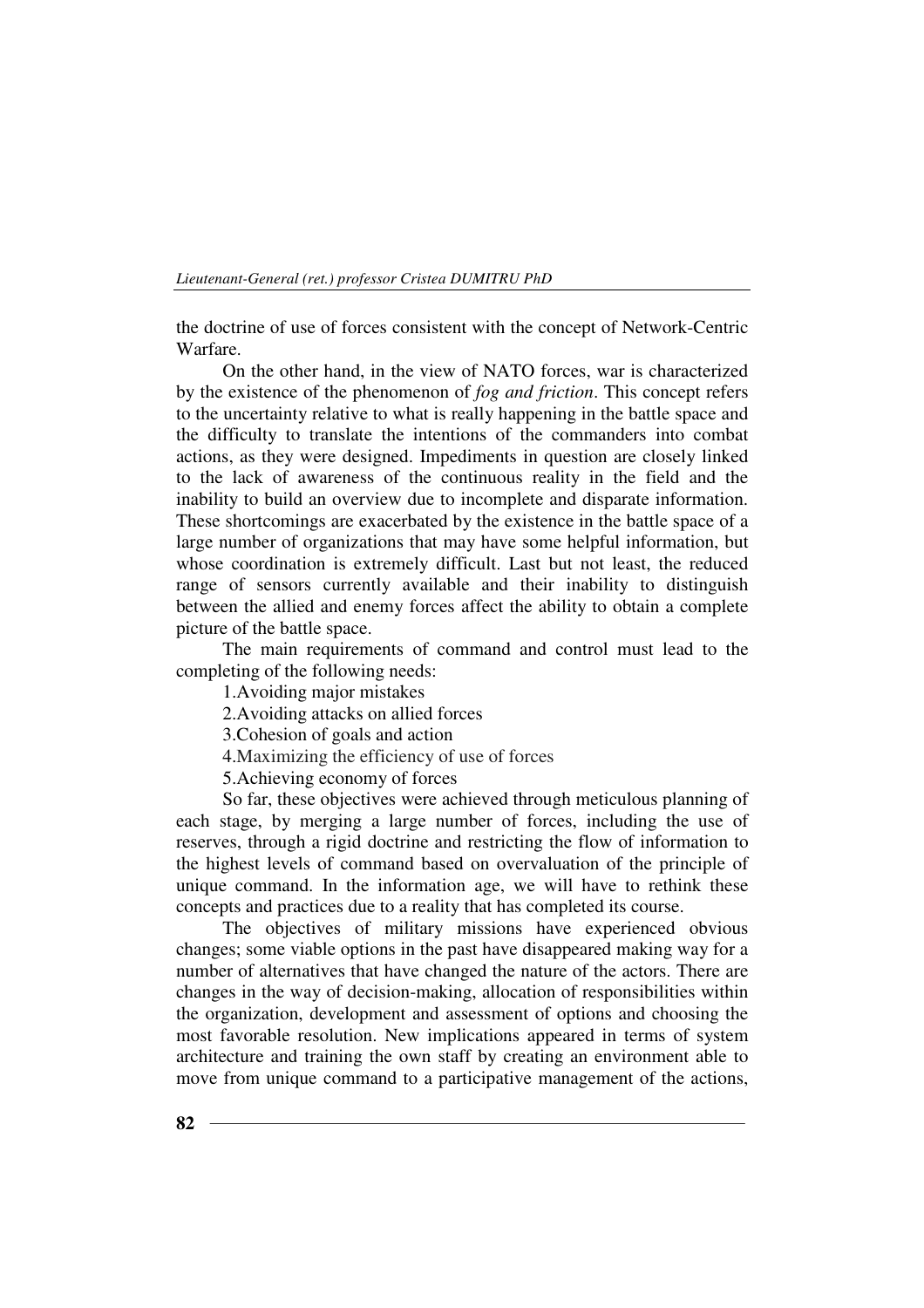due to both multinational missions where NATO is involved and distribution of the awareness of battle space and need for a quick decision.

Increasing the tempo of the actions has led to the transformation of the way planning and conducting the battle are realized. This process is no longer viewed as a series of static elements and proof of greater integration between the planning and the execution must be made, leading to their fusion.

The efforts to accelerate the erasure of the time differences between planning and execution have led to the need for a new command and control concept called *Dynamic Planning*, where joining the C2 processes to the execution is justified at least for two reasons:

6.Any product of the command and control process (decisions, plans, orders, etc.) has value only after being turned into real actions in the battle space

7.Within the Network-Centric Warfare concept, command and control, and execution tend to turn into a single, integrated process due to the growing pace of operations and the need to provide answers in real time suitable to critical situations

NCW offers the possibility of improving both the C2 and execution at every level for specific missions, in the following manner:

8.Decision grids will be better informed

9.Actor grid will be better informed

10.Decision and acting grids will be better interconnected

11.Sensor grid will respond promptly to requests

Thus, better informed decision grid can identify approaches once impossible and will no longer have to give priority to the defense in the face of uncertainty. It will therefore pay more attention to long-term modeling of the battle space and be less concerned with the reaction to surprising changes.

Enhanced connectivity between acting and decision grids will provide increased ability to design appropriate responses to changing circumstances. The nature of C2 processes will change to a great extent as may be granted enhanced competences and responsibilities to lower echelons. The higher echelons of leadership will have time and resources to focus on monitoring the situation and prospecting so that issues can be identified and resolved even before the actor grids to realize their existence.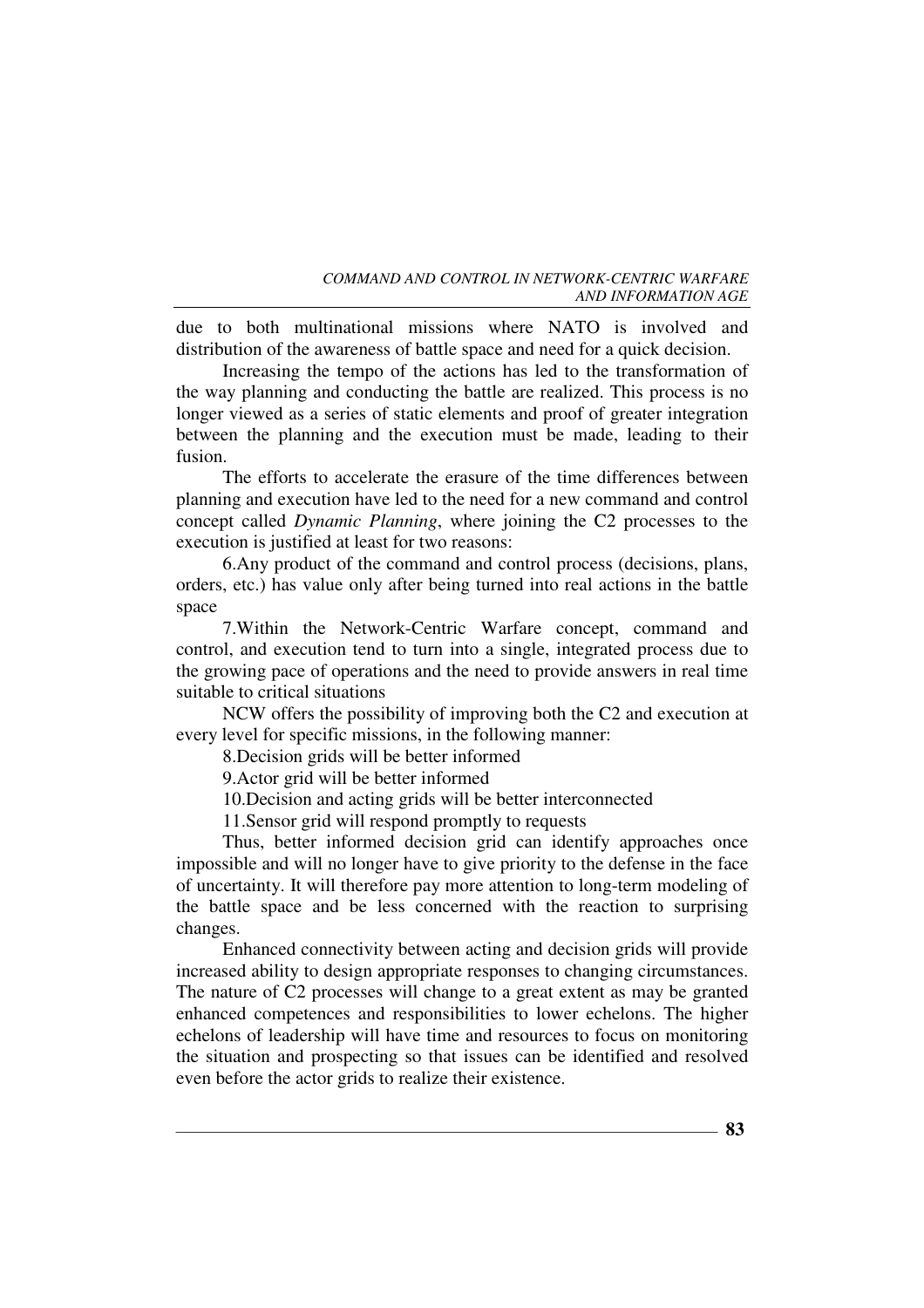From the above, we should consider command and control on three different levels: command and control processes, command and control activities and command and control system.

## **2. Command and Control Processes**

The first step in addressing the concepts that define command and control is the acceptance of a particular language, which contains the basic ideas for starting to understand these concepts.

There is a set of twelve concepts that are considered indispensable in understanding command and control and required for modeling the command and control processes. These concepts are:

*Observation - perception* is converting an external signal of any kind in cognitive representations. Two types of observations can be identified: direct and indirect.

Direct observation is when an object, event or phenomenon is discovered in physical shape through one of the senses (sight, hearing, smell and touch) and this is directly represented in the cognitive field.

Indirect observation occurs when man calls to any physical means to facilitate and streamline the observation of a phenomenon, situation or any object in the physical environment. This is the characteristic of current systems that rely heavily on technology for observation and study. For this reason, perceptions can be subject to misinterpretation because of the quality of technical means to play true reality.

*Data* is represented by individual facts, concepts or instructions in the appropriate manner for communication, interpretation or processing by human or automated means. Examples of data could be radar signals, sensors recordings, and observations.

In informatics, data is accepted as number, measure, relationship, etc. which serves to solve a problem or, if it is obtained from the research, it will be subject to processing. In the military field the current meaning of the term has not yet been defined and in its widest perception it could be considered as knowledge elements on one event, action, condition or environment that give the owner the possibility of eliminating a segment of ignorance without giving the possibility of an overall, full and accurate understanding about the event, condition, action or environment finite in time. In other words, data can be considered as part of a whole, which in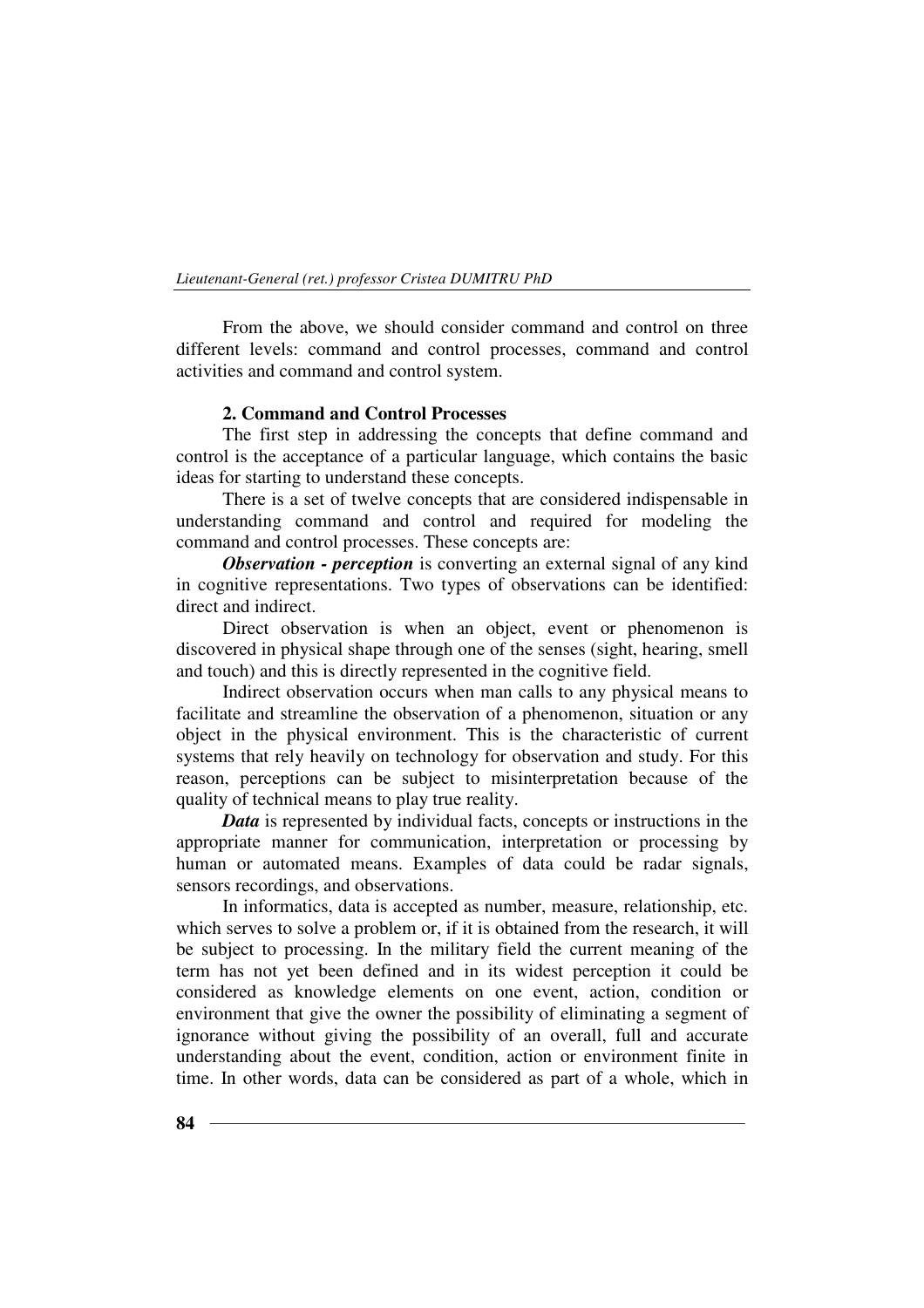logical interaction with other data may generate the whole.

In the military, both the information and data are properly defined according to the purpose of the used processes. In addition, their definition should correspond to a degree of common or average understanding, so that each user can be able to distinguish and use them.

*Information* is the result of data processing and has a form of individual representation. By individual, we understand a person, group, organization or system. Information for each entity has a specific meaning.

Information is the main element of the information field, but it depends largely on other areas. It has the starting point in the physical (data), but the cognitive domain is the one which decides if it is information or not, where it is located and how it should be used.

*Knowledge* involves conclusions drawn from the model suggested by the information available. Knowing a situation results from the conclusions that can be drawn from the information that relates to the situation. Knowledge exists both in information and in the cognitive fields. Knowledge is gained in the cognitive domain as a result of learning and it is stored in the information field. Loading in the individual cognitive field can be done through several ways including: previous instruction, training or experience; direct experience in the physical interaction with other individuals; interaction with the information.

Knowledge can also be moved from the cognitive field into the information field when transferred to other individuals in the form of instructions or rules for handling or for storage in computers.

*Awareness* is the level of understanding of a situation in which the decision-maker is fully clear on the current status and future developments in the immediate stages. Assumptions drawn from awareness rely heavily on useful information, the correct understanding of the situation, selfconfidence and confidence in collaborators and forces. This stage or process is also called in certain works as the "communion of knowledge" and it is considered to be more than measuring the degree of communion of information.

Awareness refers to a situation and the outcome of complex interactions between past knowledge (and beliefs) and current perception of reality. Every individual has a unique way of becoming aware of the situation. Professional education and training are used for providing the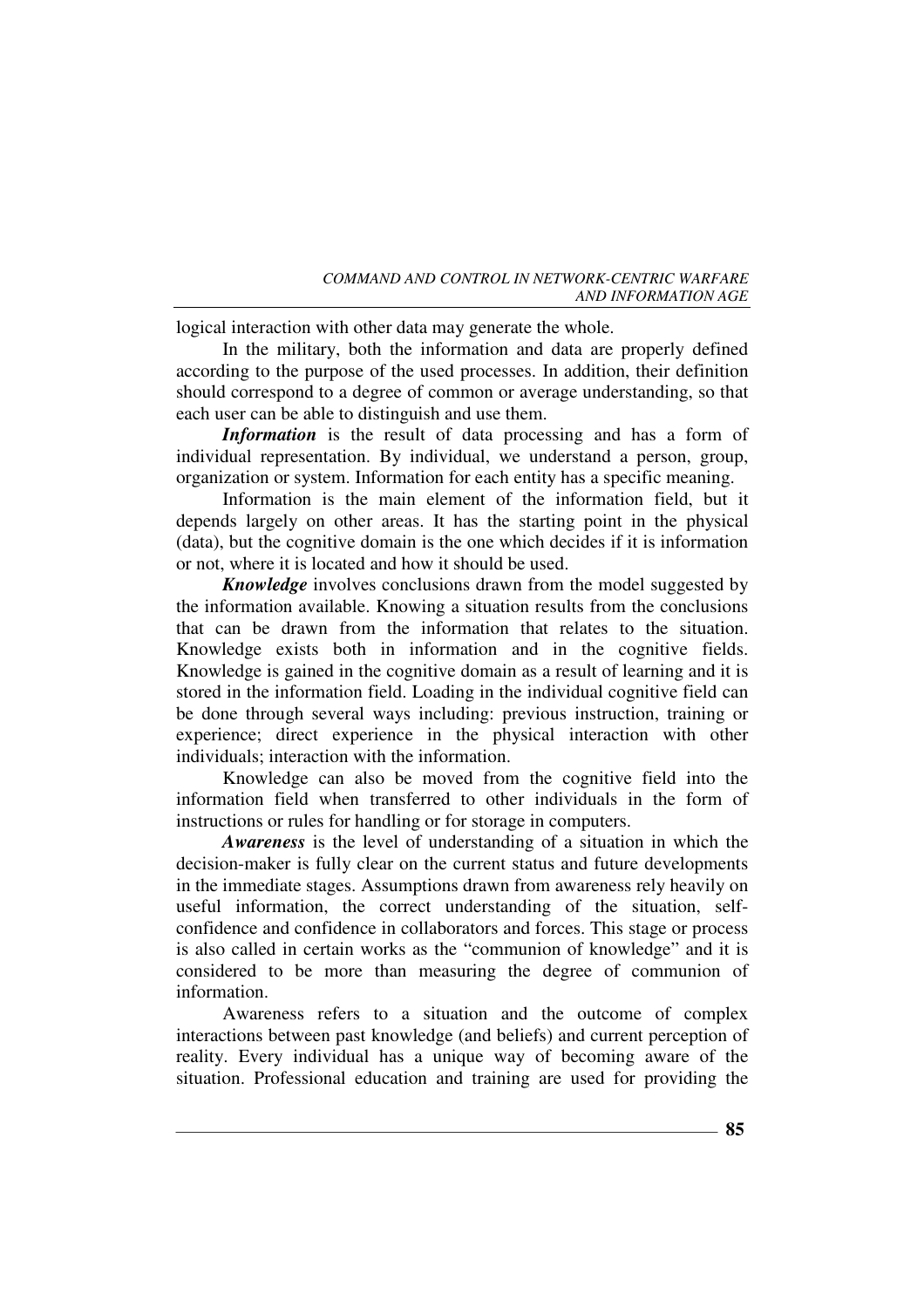military with the same updated data, information and knowledge leading to a similar warning.

*Understanding* involves having a sufficient level of knowledge to draw conclusions about the possible consequences of the situation and a sufficient knowledge of the situation to predict future models. Awareness is focused on what is known from past and present situations, while understanding a situation is focused on what the situation can become and how different actions will impact on the present situation.

*Transmitting (pooling)* is referred to in other works as "sharing" or "communication" and in essence is the interaction between entities, directly or indirectly, through which they mutually provide data, information, knowledge, understanding, etc. Evolution over time has always depended on the evolution of communications technologies, but in the last decade there was a real revolution in this respect. Thus, starting from peer-to-peer (subscriber-to-subscriber) communication, point-to-multipoint communication has been achieved, based on the existence of networks and information storage centers. For a more correct approach, it is necessary to address this subject according to the subject to be transmitted (the content of the transmission), so we can have at least three distinct segments: the transmission of data and information, the transmission of knowledge, and transmission of understanding.

# *Transmitting information*

Sharing information is an interaction that can take place between two or more informational entities (these can be people, databases, or programs).

The ability to share information is essential in order to develop a stage of common knowledge as essential for collaboration and / or synchronization.

Many entities may be involved, and the form of transmission of information may vary significantly. When two or more people are at a short distance, information can be exchanged between them by voice, conversing with each other; other techniques involving body movements, such as handmade gestures, other gestures can also be used. When two or more people are geographically located at a distance, several types of technology (telephone, e-mail, and teleconference) should be used. Over time, different types of technology have been developed to capture, store and transmit information.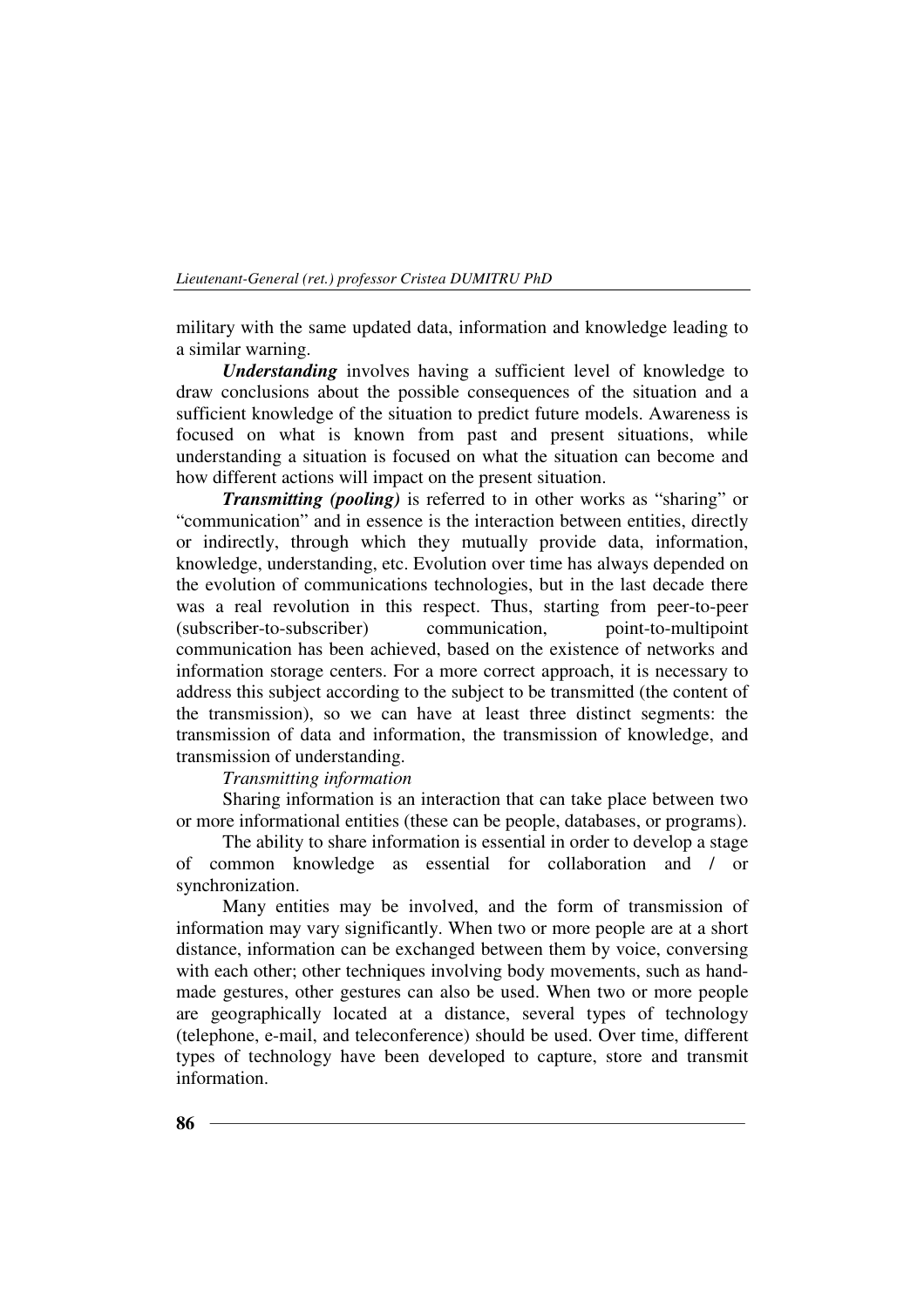*COMMAND AND CONTROL IN NETWORK-CENTRIC WARFARE AND INFORMATION AGE* 

# *Transmitting knowledge*

To some extent, the transmission of knowledge exists in all efforts made by people, in order to work together, and is manifest in the cognitive field.

Instruction and doctrine have been committed throughout history to developing a high degree of transmission of knowledge, warnings among the troops so that they understand and react to situations as indicated. Transmitting knowledge is essential for the independent elements of a force to be able to coordinate their actions and become vital, especially when the forces are trying to coordinate their actions without communication or try to self-synchronize.

The extent to which the transfer of knowledge can be developed has a significant influence on the nature of the command and control, the nature and amount of communications needed to develop and maintain the transmission of warnings, the ease and the degree to which the forces can be synchronized.

# *Communicating beliefs*

Communicating beliefs is an existing cognitive state when two or more entities are able to develop similar knowledge about a particular situation.

The degree of similarity (or tolerable differences) will depend on the type and degree of collaboration and timing required.

A multitude of factors influence the extent to which a stage of communion can be developed between two or more entities (similarities and differences of views, cultural, language, and interests). Common beliefs are an essential requirement for the ability to synchronize physical actions in the absence of a detailed plan.

*Decision* is also located in the cognitive field and represents choices, options on what to do.

The widening of the vision of the decision implies the realization of a conceptual model of the mission space regardless the level at which it manifests itself.

Although decisions are described as the outcome of the understanding, they can be clearly taken in the absence of any understanding. For this reason, the military is trying to support command and control processes through more technical means that can bring more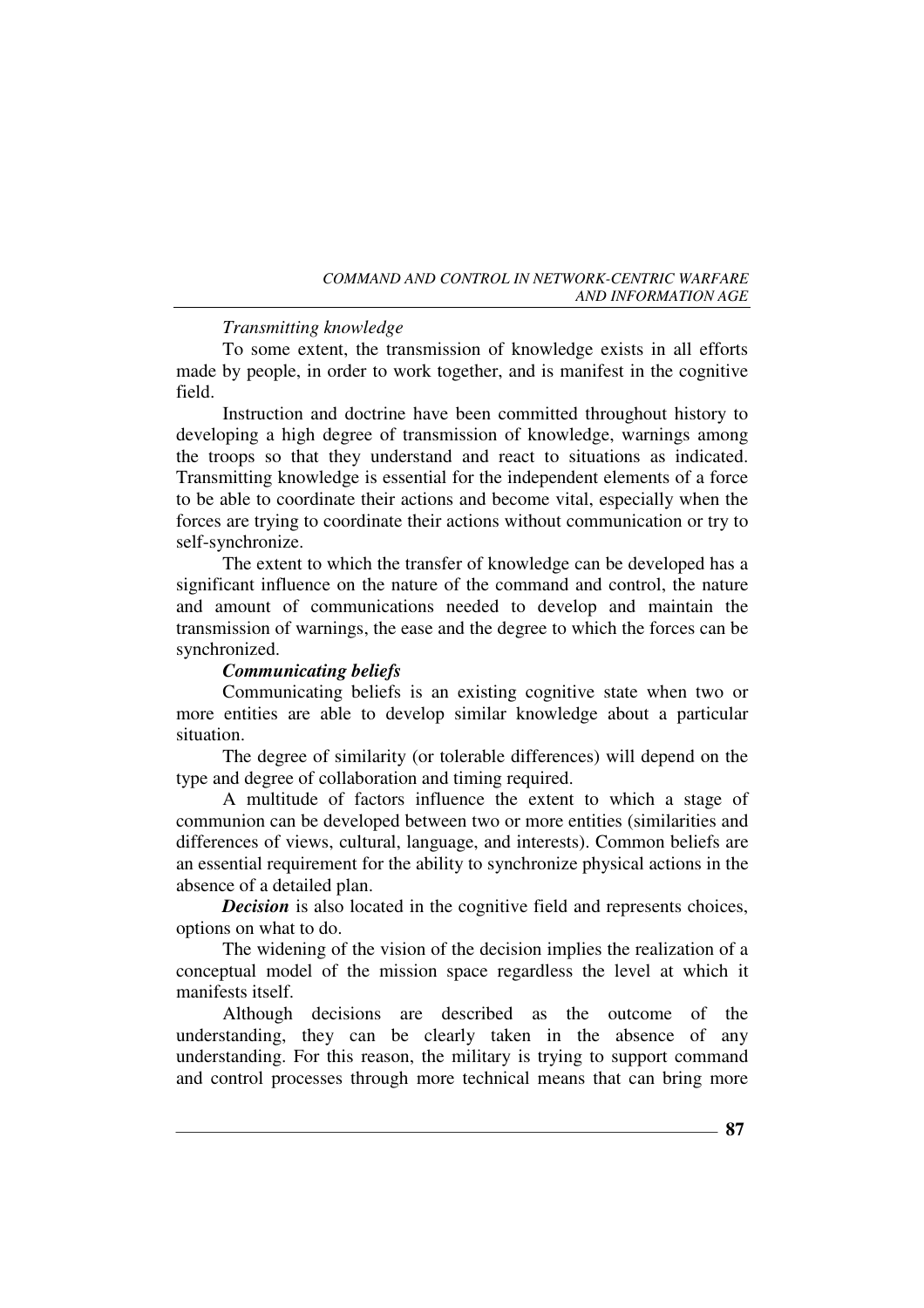data and information so as to minimize the degree of ignorance and thereby reduce the risk of decisions in situations of uncertainty.

*Action* takes place in the physical field and is determined by cognitive decisions. The decision can directly trigger a new action or continue one already in progress by modifying its parameters. The action may be decided by a higher level following a decision followed by an order (information) or on its own initiative as a result of its own deliberations.

The individual level of knowledge influences the level of awareness, understanding degree, and decision-making process.

*Collaboration* is a process that takes place between two or more entities in the cognitive domain and always involves working together to achieve a goal. This feature gives distinction to the mere common data and information, knowledge or beliefs. Collaboration requires the ability to have communion of information.

Collaboration involves sharing data, information, knowledge and perceptions of certain facts and situations, assuming the work of all actors pursuing a common goal.

In order to understand precisely the meaning of the term, one must first mention what collaboration is not:

12.Sharing, from the very beginning, data, information or knowledge without aiming a specific purpose.

13.Making them public / distributing them to certain users.

14.Exchanges of information that do not contribute to a common purpose (i.e. Routine reports of a unit's situation or punctual reports of enemy activity are vaguely linked to common objectives).

These are simple sharing and transmission situations.

Collaboration requires active communication and work together. The classic military example is the collaboration (cooperation) plan, in which actors with different areas of responsibility simultaneously pursue the same objectives of the missions.

The purpose of collaboration is to allow a similar understanding and perspective on the situation, together with synchronization, in order to organize the activities optimally so as to avoid redundancies or reciprocal impediments, and to achieve a synergic effect.

Collaboration involves several facets, such as: *time required continuity, scale, density of information, domain, structure, role of the*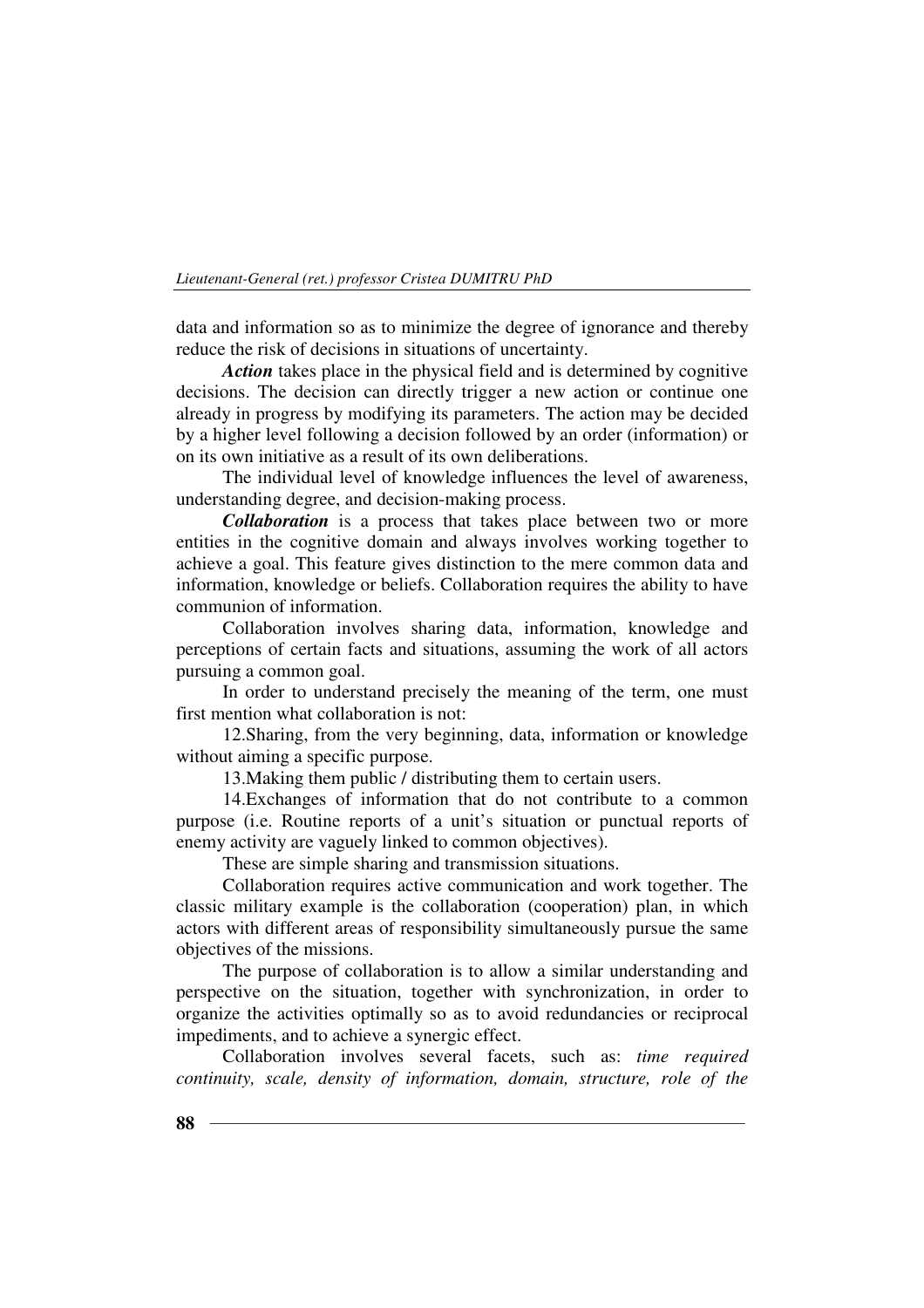*participants and manner of interrelating them*.

In many military situations, collaboration is difficult or sometimes even impossible without specialized technology. That is why, although collaboration is omnipresent, its quality is determined by a number of factors such as: leadership (organization of collaboration according to priorities and then commander tries to impose some kind of interaction), organization, doctrine, training, experience and stability of TTP (Tactics, Techniques and Procedures) of force.

Involving those responsible for managing and supporting operations, this allows for the consideration of several unforeseen situations that can occur. Collaboration in the decision-making process can lead to better choices in complex issues and to improving the connections between planning and execution, in the conditions of an operating environment in which changes occur rapidly and under stress. Their collaboration can have maximum efficiency when:

•All important actors are involved to fulfill the mission;

•It is carried out throughout the mission at all command levels;

•There is an interconnection between all team members:

•Communication between collaborators is not restricted;

•It is participative (all actors are involved in processes);

•It is continuous:

•The activity done by each team member is synchronized with that of the others;

•The team has good information:

•The team has effective means of communicating images, information and data;

•It takes place on both information and cognitive level;

•All collaborators have a strong motivation to accomplish the goal pursued. First, collaborators need to agree on the importance and legitimacy of the goals they have to pursue. If actors do not consider this goal legitimate and important, they are not motivated to work together or to make investments (time, information, and energy resources) needed for success;

•Actors have at least a minimum of general knowledge about goals, if not expertise;

•Collaborators have competence in using technology and trust in the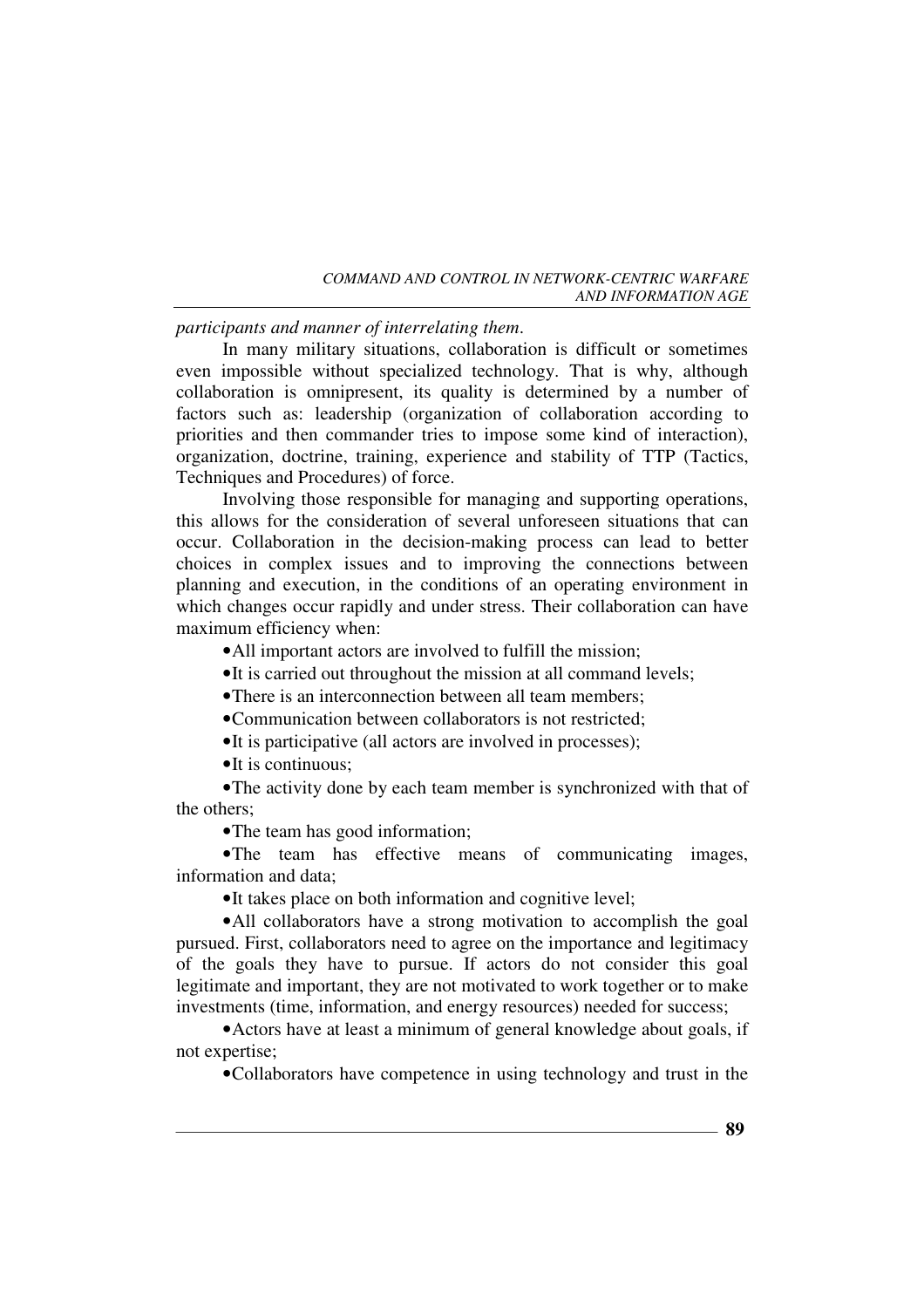technology used;

•The participants know and get on with each other; this involves similar or compatible levels of training, education, culture and experience.

If failing to meet these conditions, collaboration is impossible, and major dysfunctions may occur. Instead, with a unanimous agreement, the parties can organize effective debates. The technical and cognitive communication capacity involves, on the one hand, the related apparatus and on the other hand a common language about a certain problem.

Collaboration is different depending on the environment, so three types of collaboration can be distinguished: information, cognitive, and physical environments.

*Collaboration in the information field* offers the possibility to create a common perception of the battle space by sharing data and information. Collaboration in the information field is the basis for creating a common operational picture and self-synchronization.

Centralized information accessed by users in the grid of actors (fighters) can be viewed from multiple perspectives, which will allow the identification of patterns and anomalies, with beneficial results for the ability to predict the way events evolve subsequently. This will have positive effects on decision-making, reducing the risk of false alarms and misinterpretation of data and information. Finally, faster data transmission, through automatic data processing, allows faster integration of new data and knowledge of the battle space. Essentially, as it often happens in the Information Age, the speed of the command is crucial.

Information sharing cannot be carried out without some costs, most of which will be allocated for the purchase of computer technology. Obviously a highly important role will be played by information security systems, which, in addition to be costly, could become aggressive, and sometimes if they are poorly configured, they can generate delays or refuse to allow access to information resources.

*Collaboration in the cognitive field* may vary a lot, depending on the language of the collaborators, the level of education and culture (national or organizational), their level of involvement (motivation), trust in the collaborative environment (including their ability to use it when technical capabilities are required) and possible common work experiences from the previous period.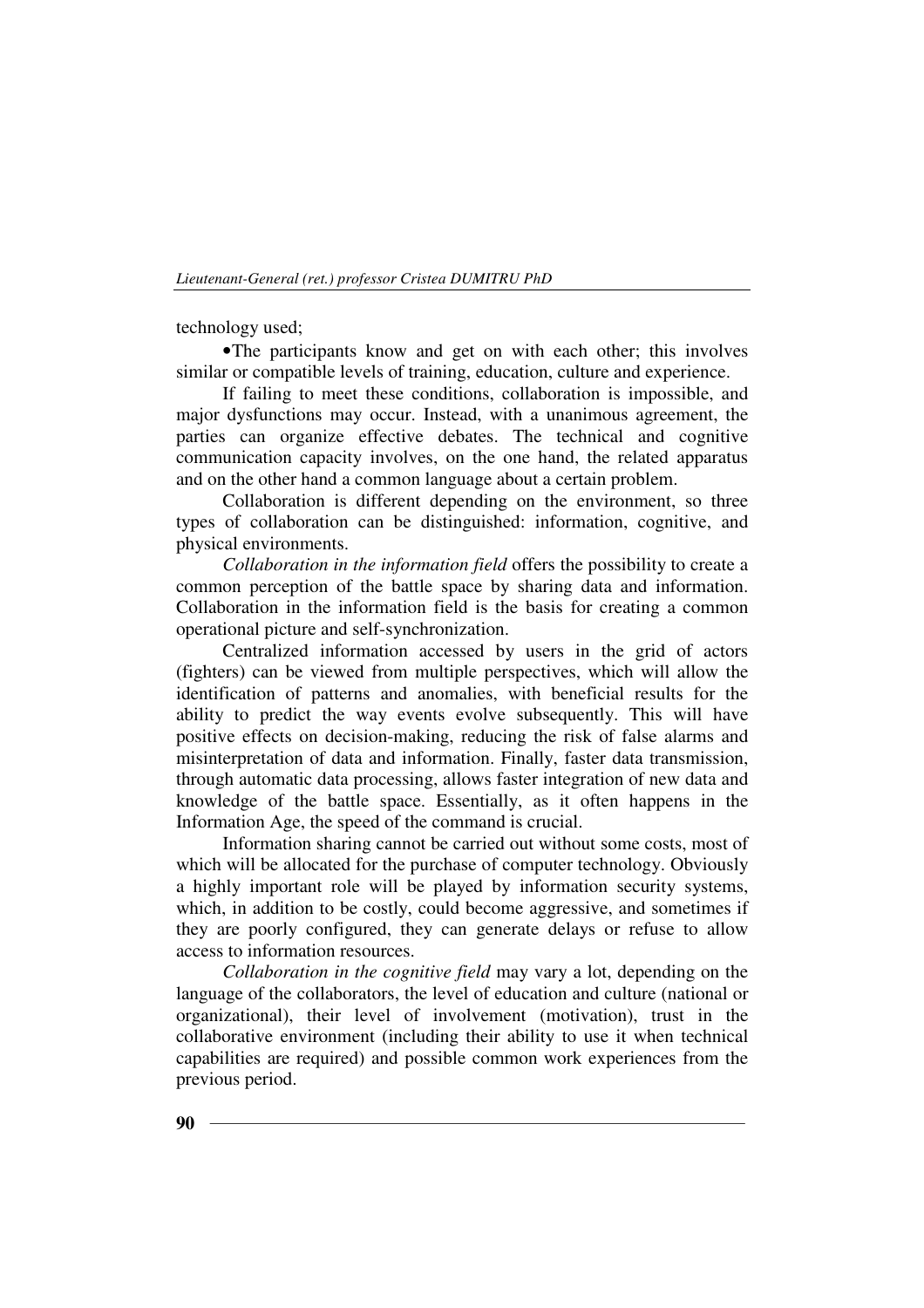The potential benefits of cognitive collaboration are enormous. A better understanding of the military situation and the factors that drive it are the most obvious benefits and correspond to a common understanding of the problem. The opportunity to plan through collaboration is also essential.

*Collaboration in the physical field* is actually the synchronization, which is defined as a separate concept of command and control.

*Synchronization* takes place in the physical field and is the most important arrangement of things and effects in time and space, and is the result of detailed planning and conscious coordination or collaboration. However, synchronization may also be the result of convincing communion about a situation that provides adequate guidance for action.

Synchronization is defined as "*an arrangement of things in time and space around a goal*". In a military context, synchronization can be thought of as "*those results characteristic of command and control (C2) processes that continuously arrange and adapt the relationships between actions (including movement and missions of the force) in time and space in order to achieve the goals*". This characterization of synchronization involves at least three important properties.

First of all, synchronization occurs in the physical field, after which it is necessary to merge all fields (cognitive, informational, and physical). Because the speed of the decision-making process and the flow of information in relation to the C2 processes increases, the dynamics associated with the force elements in physical field will define the limits of synchronization in all fields.

Even when force elements are predestined for higher speed, it will be limited all the time because people cannot move at the speed of thought or information.

Secondly, achieving the required degree of synchronization will need an organizational C2 design at a level of centralization or decentralization that ensures the appropriate degree of direction and flexibility for various types of environment, missions, troops and information support capabilities which need to be reconsidered.

Thirdly, synchronization often involves both vertical and horizontal alignment. It requires vertical alignment across multiple organization echelons and aggregation / des-aggregation of activities that are of interest to these echelons in order to ensure that tactical actions are consistent with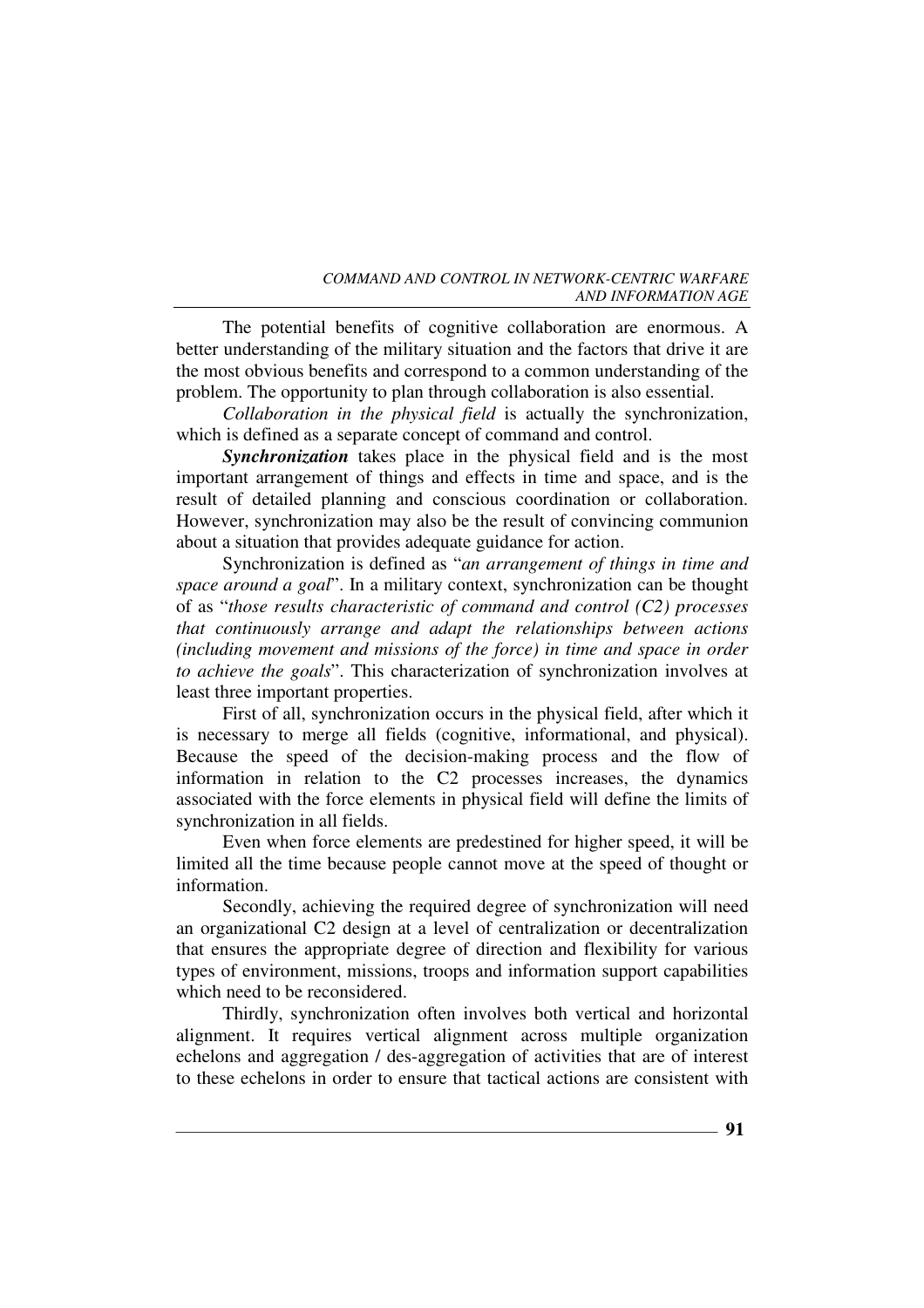the higher operational level and can relate to strategic goals. Horizontal alignment takes place across multiple dimensions of C2 processes, including those associated with different organizations and functional areas, with different types of forces and portions of mission space.

Synchronization is an increasingly important concept, but getting it becomes a great challenge for a number of reasons, such as increasing complexity, greater than ever heterogeneity and a rapid rhythm of events.

The traditional means of achieving synchronization are those resulting from the development and promulgation of doctrines, tactics and procedures. Extensive education and training can be used to create a culture of teamwork based on a common understanding of the mission, the means to fulfill the mission and the language for applying these means.

# **3. Final Considerations**

In response to technological advances, especially in the field of information and communication technology, the so called revolution in military affairs and later the concept of Network-Centric Warfare emerged as a theory to further utilize technology for military command and control. The concept of Network-Centric Warfare has made claims and assumptions that future technology will improve mission effectiveness by, for example, increasing the understanding of a current situation and its development, the speed of command, and providing means to use more efficient forms of organizations.

The implementation of Network-Centric Warfare concepts in the military systems of NATO member countries will consume considerable resources over the coming decade. Consequently, being able to measure progress, or otherwise, the NCW implementation, is of significant importance for future systems engineering, testing and evaluation.

The most effective consequence of Information Age paradigms is the occurrence of deep changes in various fields including the war environment. The growing complexity and diversity of recent war missions, tasks and also methods have deeply affected the Command and Control structure. In fact, various missions in the war framework require faster and more flexible plans where the traditional central and hierarchical C2 structure is not suitable. Threat-based development instead of strength-based development is among the traditional C2 properties which results in lack of flexibility and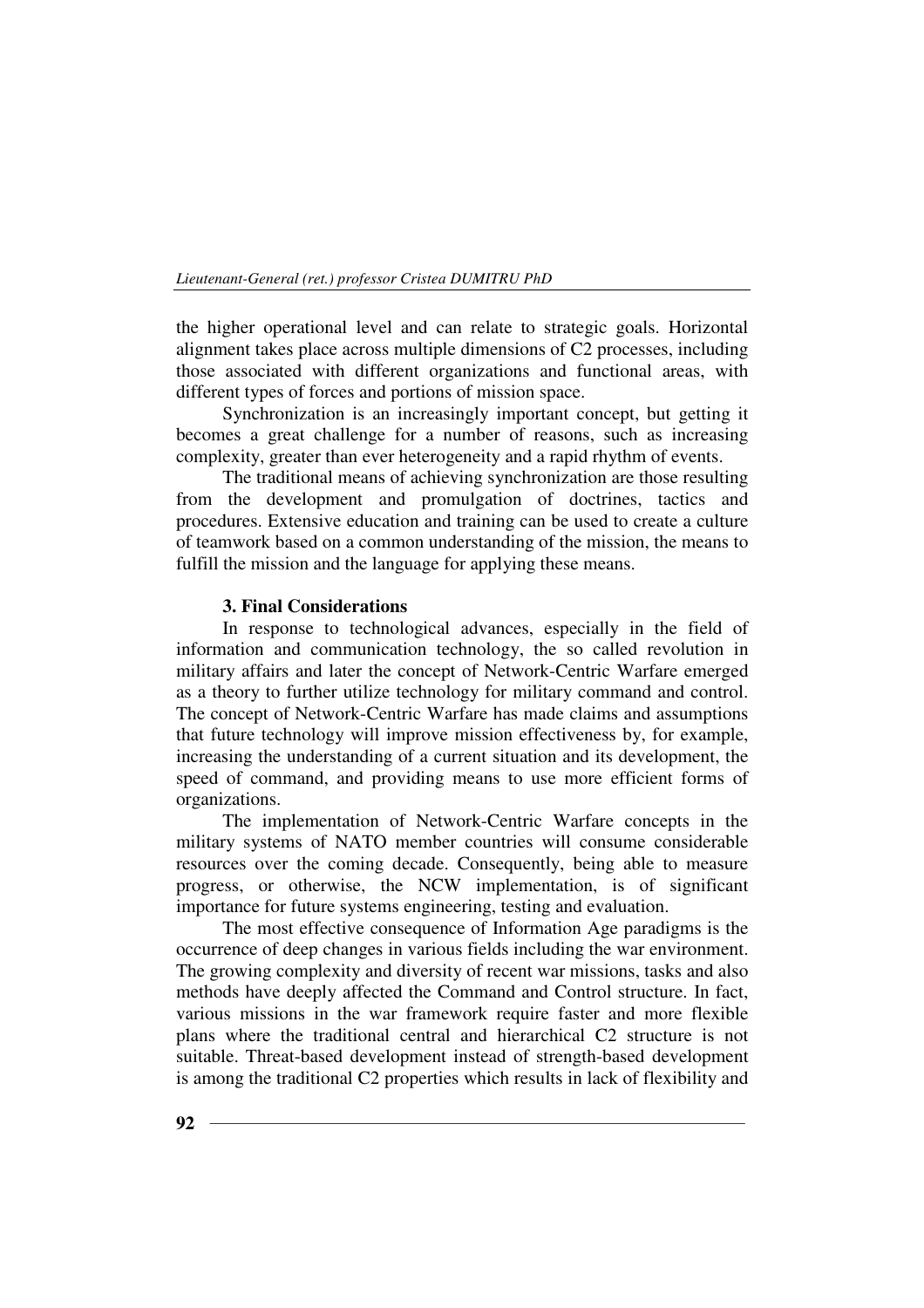planning. In the trade C2, the innovation and creativity of people are restricted and therefore there is no guarantee for a smart response to the environment change. Also, there is neither agility nor fast movements and it is hard to plan complex operations in the right place and at the right time.

The Network-Centric Warfare is a good substitute the traditional C2, since NCW is a distributed warfare which is capable of overcoming the main obstacle the traditional C2 is faced with for developing a robot information infrastructure, increasing qualified information, upgrading shared awareness, cooperation and also self synchronization.



\*\*\* - JOINT VISION 2010

- \*\*\* JOINT VISION 2020 Chairman of the Joint Chiefs of Staff, Director for Strategic Plans and Policy, J5, Strategy Division
- \*\*\* NETWORKED ENABLED CAPABILITY An Introduction, Ministry of Defence (United Kingdom), Verson 1.0, Aprilie 2004;
- ALBERTS D., GARSTKA J.J., *Hayes Richard E., Signori David A. Understanding Information Age Warfare,* CCRP Publications, August 2001
- ALBERTS S.D., GARTSKA J.J., *Network-Centric Warfare Developing and Leveraging Information Superiority,* Center for Advanced Concepts and Technology C4ISR, 1999
- DUMITRU C., *Comanda și Controlul în Războiul Bazat pe Rețea,* Comunicare științifică la Universitate Națională de Apărare, București, 2005;
- DUMITRU C., *ConcepŃia C412SR în Armata României proiecŃii principale,* Sibiu, Revista Comunicațiilor și Informaticii, nr.5/2005;
- DUMITRU C., ROCEANU I. *Războiul bazat pe reŃea, provocarea erei informaționale în spațiul de luptă*, Editura Universității Naționale de Apărare "Carol I", Bucureşti – 2005;
- DUMITRU C., Sistemele de comunicații și informatice ale Armatei *României*, Sibiu, Revista Comunicațiilor și Informaticii, nr. 4/2004;
- DUMITRU C., *Sistemul Informatic Integrat al MApN*, Comunicare